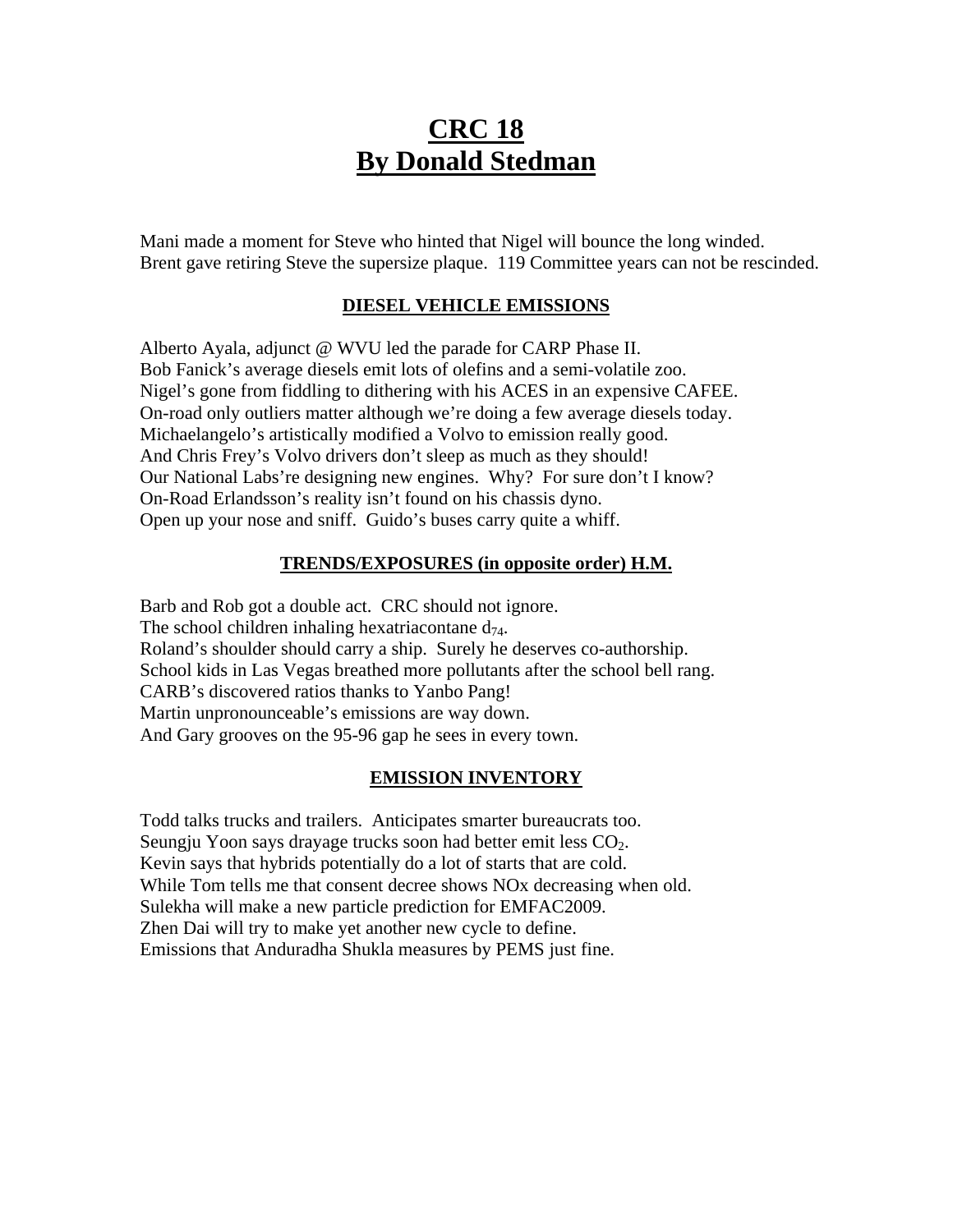# **DAY II**

Cruise and booze and schmooze is good and certainly serves to amuse.

Simon says "thanks" to CRC for providing Auto-Oil results for Congress to forget. ADM's donkeys and elephants are pushing the cart. How biofoolish can you get?

## **EMISSION CONTROL MEASURES**

Collins has gone from Riverside to the dark side. But he's using RSD. Nigel's got friends into T&M. Fixing smoking trucks for free. Dean can find lots of gross emitters, but to fix cost more than 500 bucks. Karl showed again that RSD works great, but his vehicle's emission really sucks. Congestion is a bad idea; Olav's computer cycles Helsinki. Melissa measures multiple retrofit buses.  $NO<sub>2</sub>$  increases up to "stinky". Mano's SFDIA. Land's sakes! Will fix the motor even before it breaks!

## **MEASUREMENT METHODS**

Hector and his friends have a new particle panel to help pay. Imad to find out that there is nothing left to weigh. Kent says that they can still be reckoned at 50 million counts per horsepower second. Sherry Zhang's DPFs really work great, as long as they don't regenerate. Matti Maricq is into ejection. Bob's TSI can really pry for sure. Alain peut voir en NIR les familles des hydrocarbures.

## **EMISSION MODELLING**

Nam wants his little baby girl to achieve like a Steve Cadle. Tom say's she'll be lucky to even make it to a Mani from her cradle. Josias is a traitor to the modeling session. He made MEASUREMENTS a lot. Seungji Yoon and Zhen Dai talked CRC into a half-hour modeling slot. And Jim likes the RSD I/M data feed as long as it agreed with the government's need!!